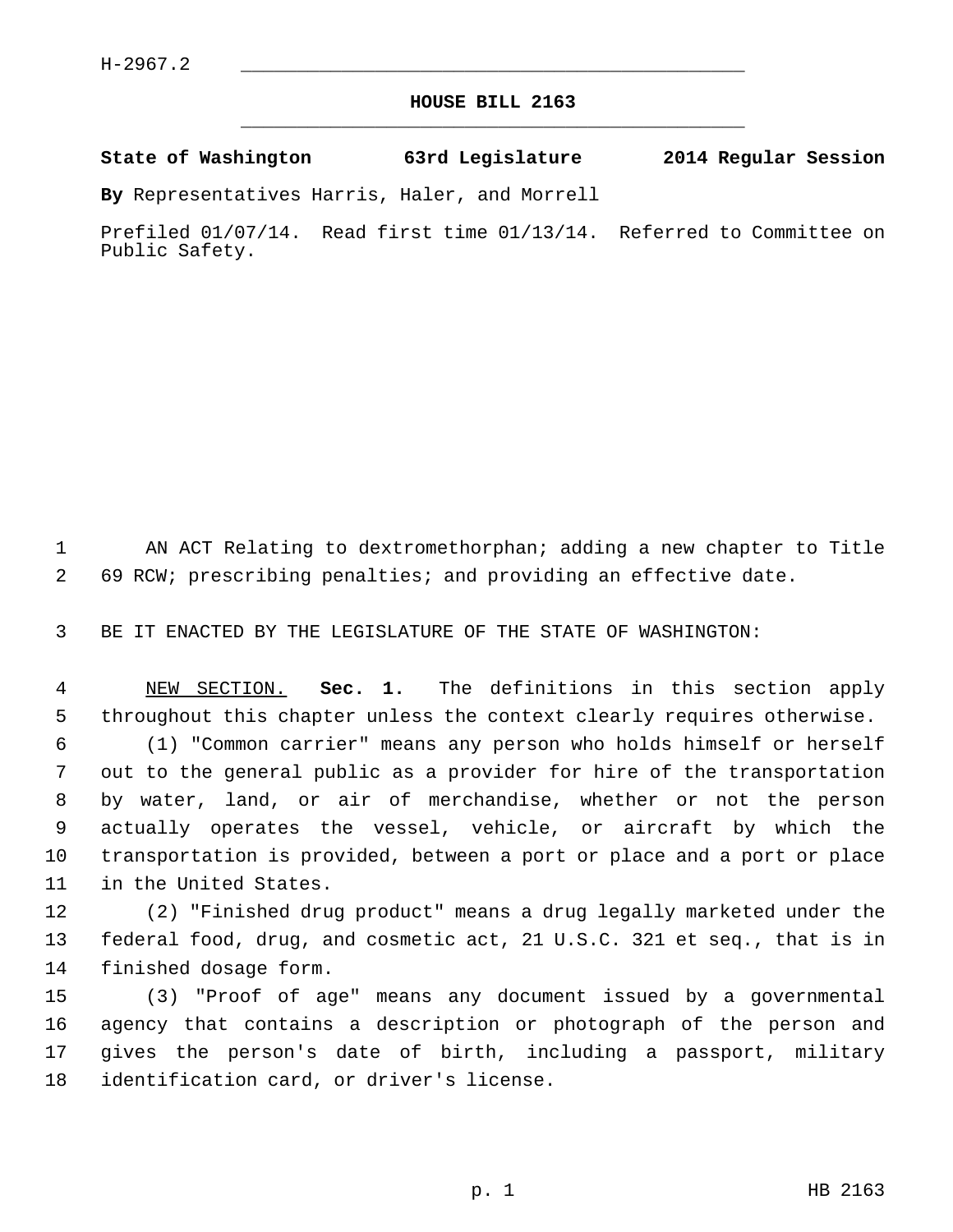1 (4) "Unfinished dextromethorphan" means dextromethorphan in any 2 form, compound, mixture, or preparation that is not a drug in finished 3 dosage form.

 4 NEW SECTION. **Sec. 2.** (1) A person making a retail sale of a 5 finished drug product containing any quantity of dextromethorphan must 6 require and obtain proof of age from the purchaser before completing 7 the sale, unless from the purchaser's outward appearance the person 8 making the sale would reasonably presume the purchaser to be twenty- 9 five years of age or older.

10 (2) It is unlawful for any:

11 (a) Commercial entity to knowingly or willfully sell or trade a 12 finished drug product containing any quantity of dextromethorphan to a 13 person less than eighteen years of age;

14 (b) Person who is less than eighteen years of age to purchase a 15 finished drug product containing any quantity of dextromethorphan;

16 (c) Person to possess or receive unfinished dextromethorphan, 17 unless the person is registered under section 510 of the federal food, 18 drug, and cosmetic act, 21 U.S.C. 321 et seq., or appropriately 19 licensed with the pharmacy quality assurance commission; or

20 (d) Person to distribute unfinished dextromethorphan to any person 21 other than a person registered under section 510 of the federal food, 22 drug, and cosmetic act, 21 U.S.C. 321 et seq., or appropriately 23 licensed with the pharmacy quality assurance commission.

24 (3)(a) Any manufacturer, distributor, or retailer whose employee or 25 representative, during the course of the employee's or representative's 26 employment or association with that manufacturer, distributor, or 27 retailer sells or trades dextromethorphan in violation of subsection 28 (2)(a) of this section is guilty of a misdemeanor except for any 29 manufacturer, distributor, or retailer who demonstrates a good faith 30 effort to comply with the requirements of this chapter.

31 (b) Any employee or representative of a manufacturer, distributor, 32 or retailer who, during the course of the employee's or 33 representative's employment or association with that manufacturer, 34 distributor, or retailer sells or trades dextromethorphan in violation 35 of subsection (2)(a) of this section is guilty of a misdemeanor.

36 (c) Any person who purchases dextromethorphan in violation of 37 subsection (2)(b) of this section is guilty of a misdemeanor.